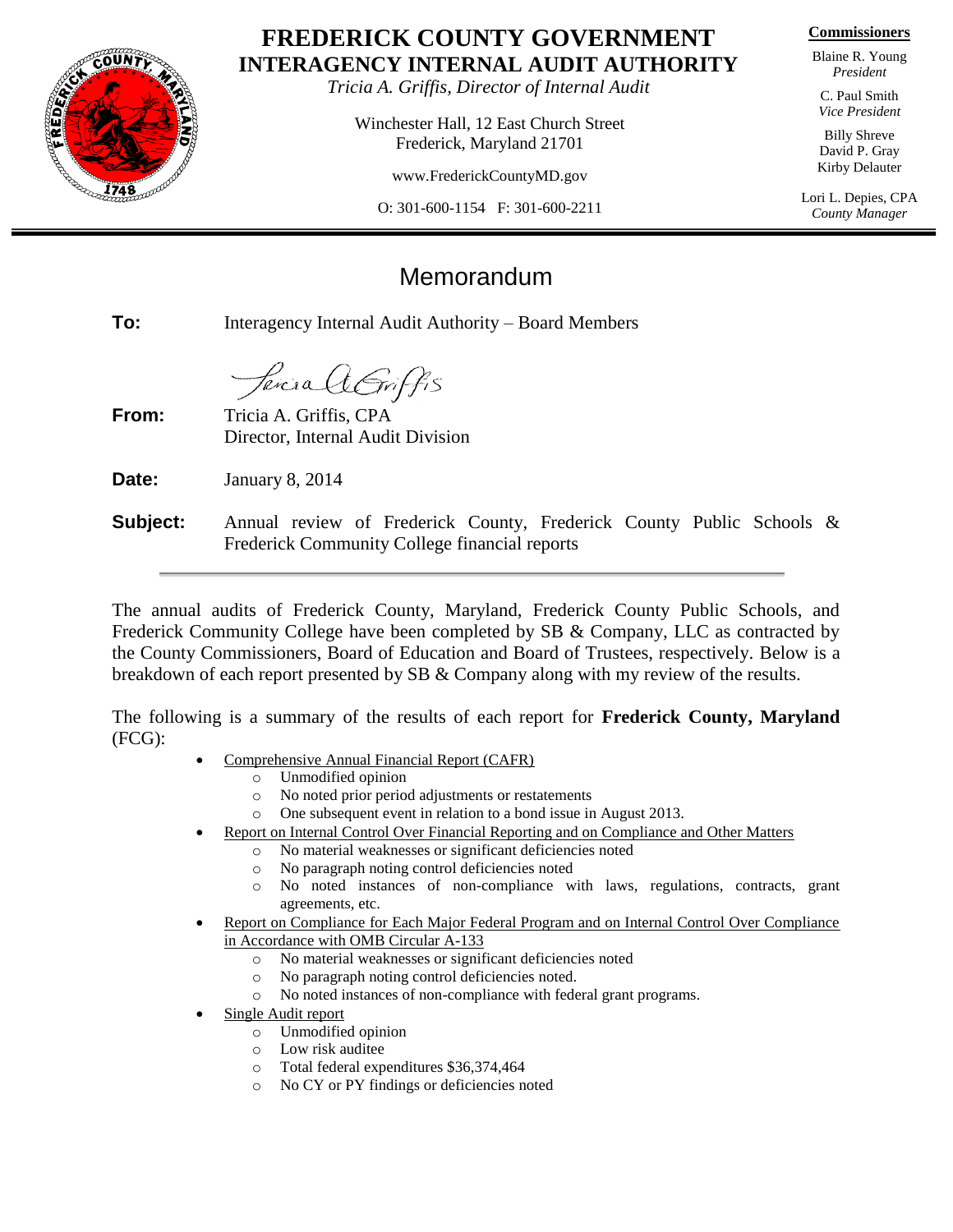- Annual required communications from the auditor
	- $\circ$  Not yet completed as of 1/6/14. On hold for Office of Children & Families audit report. Per Chris Lehman of SB, no management letter is deemed necessary and no issues were noted during the audits.
- 911 Trust Fund Audit of Revenue and Expenditures
	- o Unmodified opinion, no issues noted
- Office for Children & Families audit of Revenue and Expenditures o As of 1/6/14, per SB & Company, not yet completed.
- Bell Court Apartments annual financial audit (as regulated by DHCD)
	- o Annual audited financial statement report
		- **Unmodified opinion**
		- No prior period adjustments ore restatements
	- o Report on Internal Control Over Financial Reporting and on Compliance and Other Matters
		- No material weaknesses or significant deficiencies noted
		- No paragraph noting communication to management regarding control deficiencies noted
		- No non-compliance noted
	- o Department of Housing and Community Development (DHCD) report on compliance with specific requirements
		- No issued noted, complied in all material respects
	- o Electronic Filing to DHCD
		- Completed and accepted by DHCD

The following is a summary of the results of each report for **Frederick County Public Schools, Maryland** (FCPS):

- CAFR
	- o Unmodified opinion
	- o No noted prior period adjustments or restatements
	- o Subsequent event mentioned: 4 properties for sale by county in which the board will receive the proceeds through transfer.
	- o No passed adjustments noted
- Report on Internal Control Over Financial Reporting and on Compliance and Other Matters
	- o No material weaknesses or significant deficiencies noted
	- No paragraph noting control deficiencies noted
	- o No noted instances of non-compliance with laws, regulations, contracts, grant agreements, etc.
- Report on Compliance for Each Major Federal Program and on Internal Control Over Compliance in Accordance with OMB Circular A-133
	- o No material weaknesses or significant deficiencies noted
	- o No paragraph noting control deficiencies noted.
	- o No noted instances of non-compliance with federal grant programs.
- Single Audit report
	- o Unmodified opinion
	- o Low risk auditee
	- o Total federal expenditures \$19,633,608
	- o No CY or PY findings or deficiencies noted
- Annual required communications from the auditor
	- o No passed adjustments noted
	- o No issued noted during the audit
	- o Controls appear to be running effectively
	- o No instances of fraud or illegal acts noted